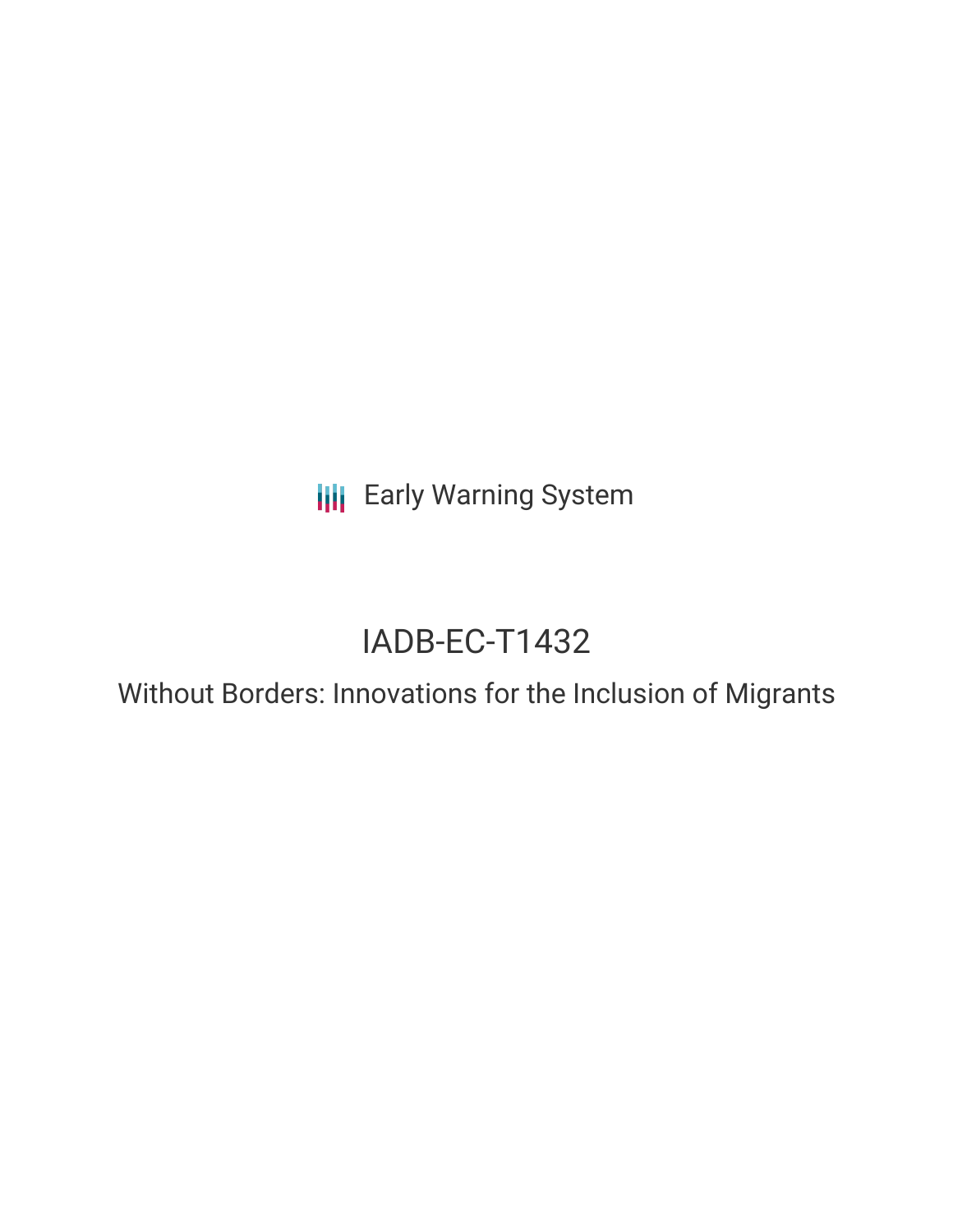

### **Quick Facts**

| <b>Countries</b>               | Ecuador                                                         |
|--------------------------------|-----------------------------------------------------------------|
| <b>Financial Institutions</b>  | Inter-American Development Bank (IADB)                          |
| <b>Status</b>                  | Approved                                                        |
| <b>Bank Risk Rating</b>        | C.                                                              |
| <b>Voting Date</b>             | 2019-12-02                                                      |
| <b>Borrower</b>                | Government of Ecuador                                           |
| <b>Sectors</b>                 | Education and Health, Industry and Trade, Technical Cooperation |
| <b>Investment Type(s)</b>      | Grant                                                           |
| <b>Investment Amount (USD)</b> | \$1.00 million                                                  |
| <b>Project Cost (USD)</b>      | \$2.00 million                                                  |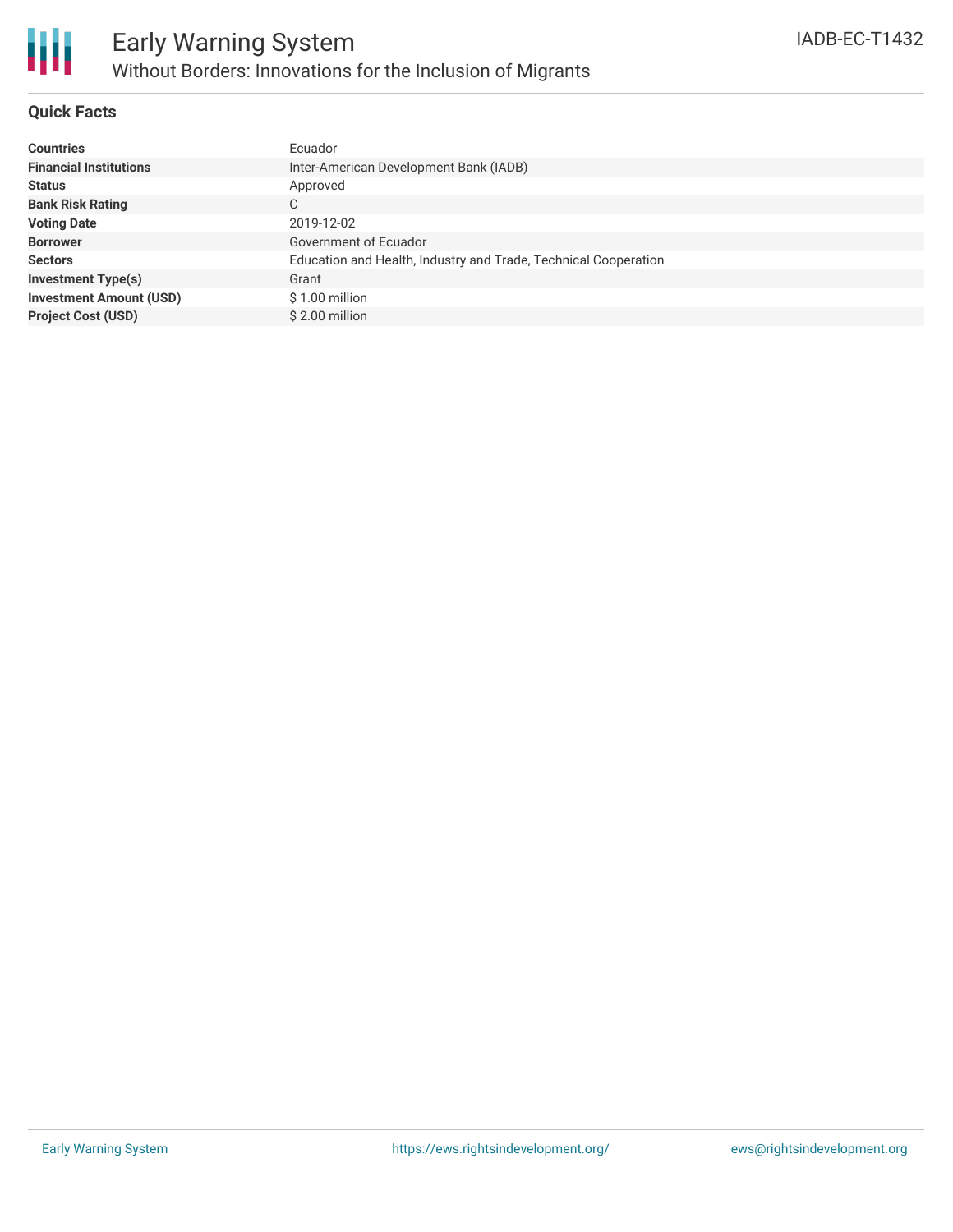

## **Project Description**

Contribute to create the foundations of a system of social and economic insertion for the population in conditions of human mobility and the receiving communities that facilitate their livelihoods and income generation. It seeks to generate a model that promotes the integration of migrants and receiving communities through innovations for educational inclusion and economic insertion.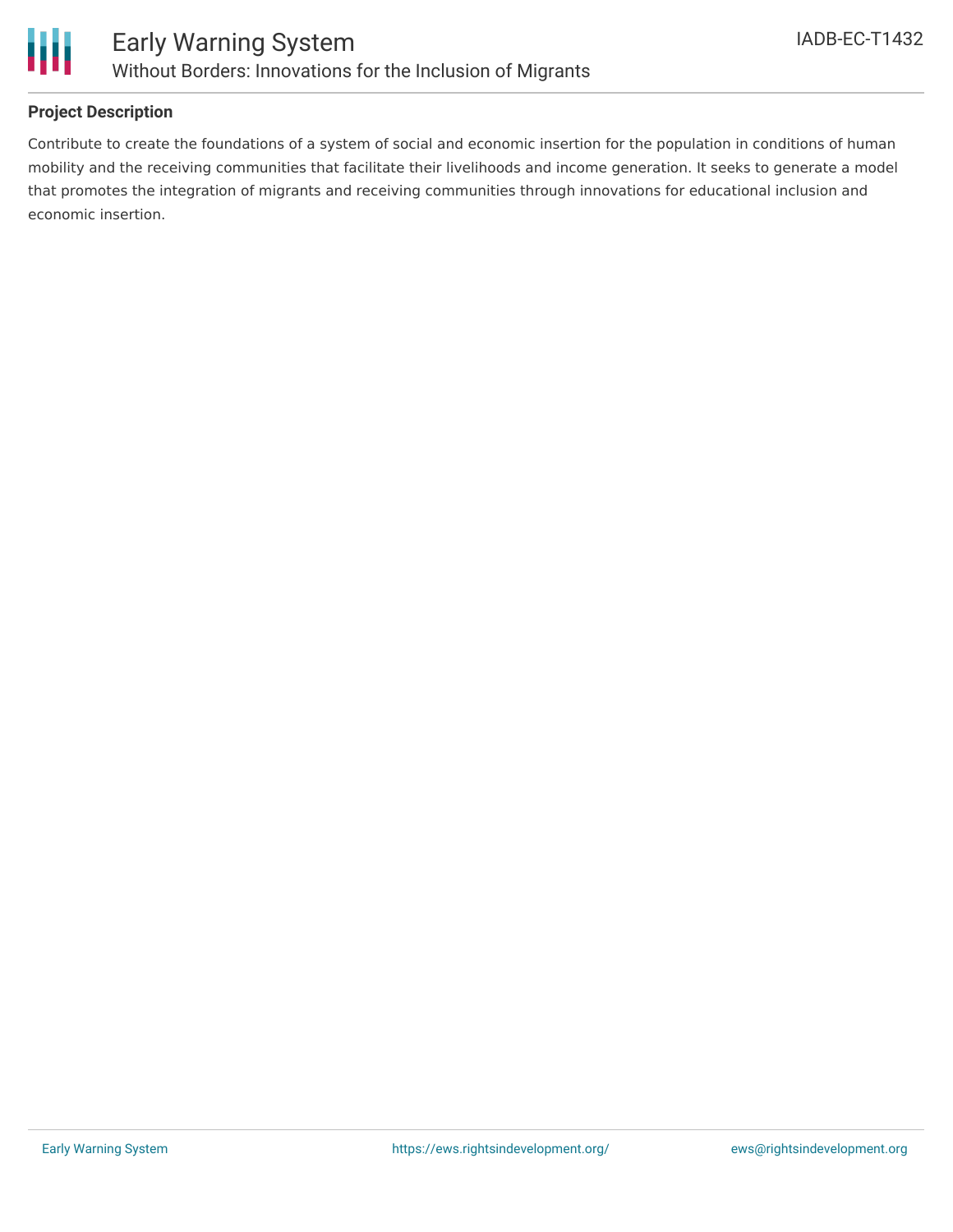

# Early Warning System Without Borders: Innovations for the Inclusion of Migrants

### **Investment Description**

• Inter-American Development Bank (IADB)